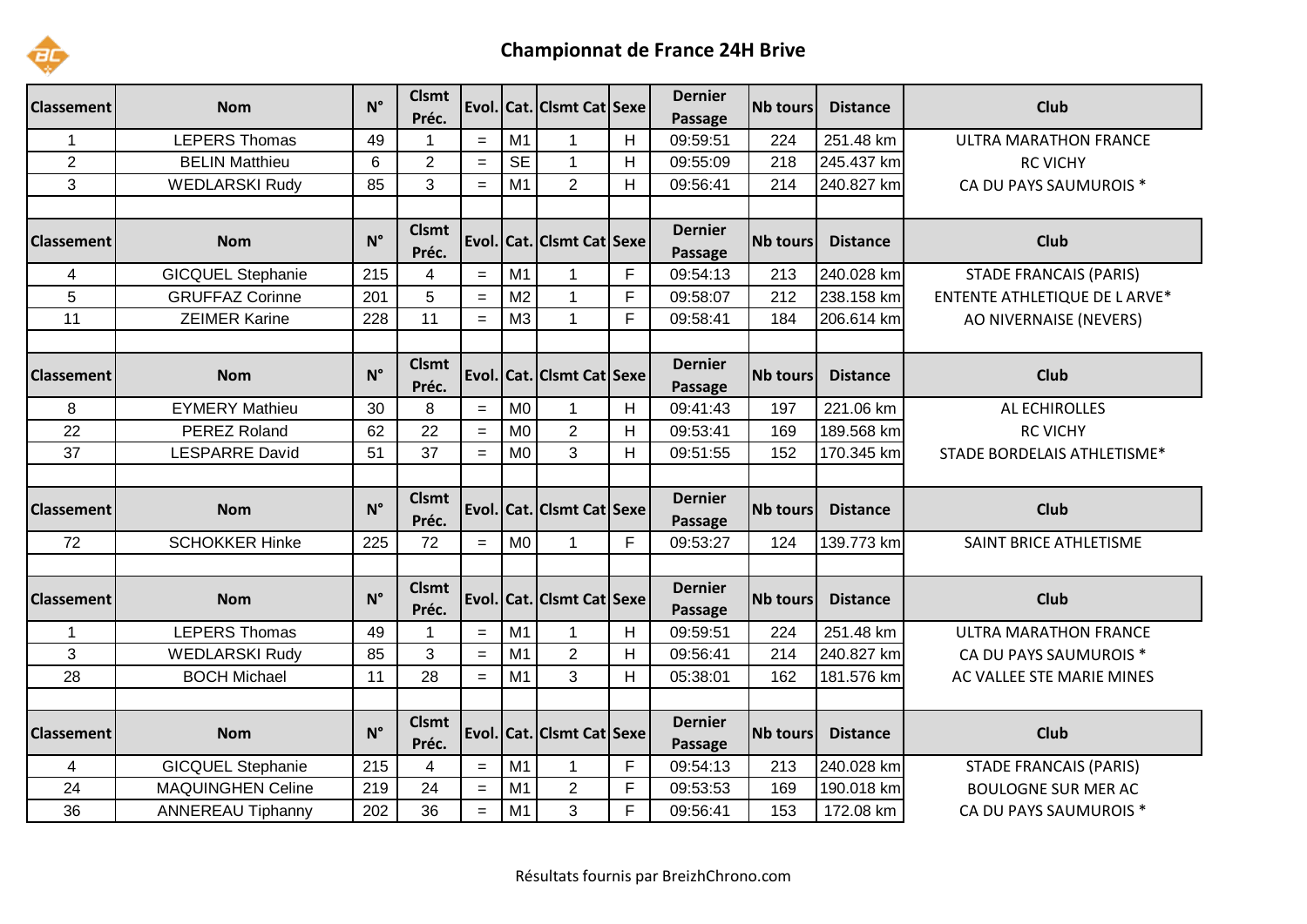

| <b>Classement</b> | <b>Nom</b>              | $N^{\circ}$ | <b>Clsmt</b><br>Préc. |       |                | Evol. Cat. Clsmt Cat Sexe |                         | <b>Dernier</b><br>Passage        | <b>Nb tours</b> | <b>Distance</b> | <b>Club</b>                              |  |
|-------------------|-------------------------|-------------|-----------------------|-------|----------------|---------------------------|-------------------------|----------------------------------|-----------------|-----------------|------------------------------------------|--|
| 6                 | <b>CARO Alexandre</b>   | 16          | 6                     | $=$   | M <sub>2</sub> | $\overline{1}$            | H                       | 09:59:08                         | 205             | 230.251 km      | AC CHATENOIS LES FORGES                  |  |
| 12                | <b>CHARTON Jerome</b>   | 19          | 12                    | $=$   | M <sub>2</sub> | $\overline{2}$            | H                       | 09:57:13                         | 183             | 205.847 km      | <b>CLUB OMNISPORTS PORTICCIO</b>         |  |
| 26                | <b>ZANETTI Antony</b>   | 86          | 26                    | $=$   | M <sub>2</sub> | 3                         | H                       | 09:55:59                         | 165             | 185.129 km      | <b>TEAM HEUBI</b>                        |  |
| <b>Classement</b> | <b>Nom</b>              | $N^{\circ}$ | <b>Clsmt</b><br>Préc. | Evol. |                | Cat. Clsmt Cat Sexe       |                         | <b>Dernier</b><br>Passage        | <b>Nb tours</b> | <b>Distance</b> | <b>Club</b>                              |  |
| 5                 | <b>GRUFFAZ Corinne</b>  | 201         | 5                     | $=$   | M <sub>2</sub> | $\blacktriangleleft$      | F                       | 09:58:07                         | 212             | 238.158 km      | <b>ENTENTE ATHLETIQUE DE L ARVE*</b>     |  |
| 49                | <b>BOUVY Aurelie</b>    | 207         | 49                    | $=$   | M <sub>2</sub> | $\overline{2}$            | F                       | 09:51:56                         | 142             | 159.686 km      | <b>ENTENTE OUEST LYONNAIS ATHLETISME</b> |  |
| 51                | <b>LAURENT Delphine</b> | 218         | 51                    | $=$   | M <sub>2</sub> | 3                         | F                       | 09:54:32                         | 140             | 157.531 km      | AC PARIS JOINVILLE                       |  |
|                   |                         |             |                       |       |                |                           |                         |                                  |                 |                 |                                          |  |
| <b>Classement</b> | <b>Nom</b>              | $N^{\circ}$ | <b>Clsmt</b><br>Préc. |       |                | Evol. Cat. Clsmt Cat Sexe |                         | <b>Dernier</b><br>Passage        | <b>Nb tours</b> | <b>Distance</b> | <b>Club</b>                              |  |
| $\overline{7}$    | <b>POTELLE Benoit</b>   | 68          | $\overline{7}$        | $=$   | M3             | $\mathbf{1}$              | H                       | 09:56:26                         | 202             | 227.575 km      | <b>ENTENTE OISE ATHLETISME *</b>         |  |
| 9                 | POLLESEL Philippe       | 67          | 9                     | $=$   | M3             | $\overline{2}$            | H                       | 09:59:38                         | 187             | 209.886 km      | <b>DORDOGNE ATHLE*</b>                   |  |
| 18                | <b>BRUEL Patrice</b>    | 13          | 18                    | $=$   | M <sub>3</sub> | 3                         | H                       | 09:58:07                         | 175             | 196.589 km      | SA CONDOM                                |  |
|                   |                         |             |                       |       |                |                           |                         |                                  |                 |                 |                                          |  |
| <b>Classement</b> | <b>Nom</b>              | $N^{\circ}$ | <b>Clsmt</b><br>Préc. |       |                | Evol. Cat. Clsmt Cat Sexe |                         | <b>Dernier</b><br>Passage        | <b>Nb tours</b> | <b>Distance</b> | <b>Club</b>                              |  |
| 11                | <b>ZEIMER Karine</b>    | 228         | 11                    | $=$   | M <sub>3</sub> | $\mathbf{1}$              | F                       | 09:58:41                         | 184             | 206.614 km      | <b>AO NIVERNAISE (NEVERS)</b>            |  |
| 29                | <b>CROZIER Armelle</b>  | 210         | 29                    | $=$   | M <sub>3</sub> | $\overline{2}$            | F                       | 09:51:57                         | 161             | 181.099 km      | ENTENTE OUEST LYONNAIS ATHLETISME        |  |
| 31                | <b>FATIER Odile</b>     | 212         | 31                    | $=$   | M <sub>3</sub> | 3                         | F                       | 09:46:04                         | 156             | 175.874 km      | AMICALE DU VAL DE SOMME                  |  |
|                   |                         |             |                       |       |                |                           |                         |                                  |                 |                 |                                          |  |
| <b>Classement</b> | <b>Nom</b>              | $N^{\circ}$ | <b>Clsmt</b><br>Préc. |       |                | Evol. Cat. Clsmt Cat Sexe |                         | <b>Dernier</b><br>Passage        | <b>Nb tours</b> | <b>Distance</b> | <b>Club</b>                              |  |
| 13                | <b>WATERLOT Hugues</b>  | 84          | 13                    | $=$   | M <sub>4</sub> | $\mathbf{1}$              | H                       | 09:59:52                         | 183             | 205.296 km      | <b>BOULOGNE SUR MER AC</b>               |  |
| 15                | <b>LAFAGE Lionel</b>    | 43          | 15                    | $=$   | M <sub>4</sub> | $\overline{2}$            | H                       | 09:58:41                         | 182             | 204.352 km      | <b>ENTENTE OISE ATHLETISME *</b>         |  |
| 47                | <b>DEFORTESCU Eric</b>  | 26          | 47                    | $=$   | M <sub>4</sub> | 3                         | $\overline{\mathsf{H}}$ | 09:55:42                         | 144             | 162.163 km      | MARNE ET GONDOIRE ATHLETISME             |  |
|                   |                         |             |                       |       |                |                           |                         |                                  |                 |                 |                                          |  |
| <b>Classement</b> | <b>Nom</b>              | $N^{\circ}$ | <b>Clsmt</b><br>Préc. |       |                | Evol. Cat. Clsmt Cat Sexe |                         | <b>Dernier</b><br><b>Passage</b> | <b>Nb tours</b> | <b>Distance</b> | <b>Club</b>                              |  |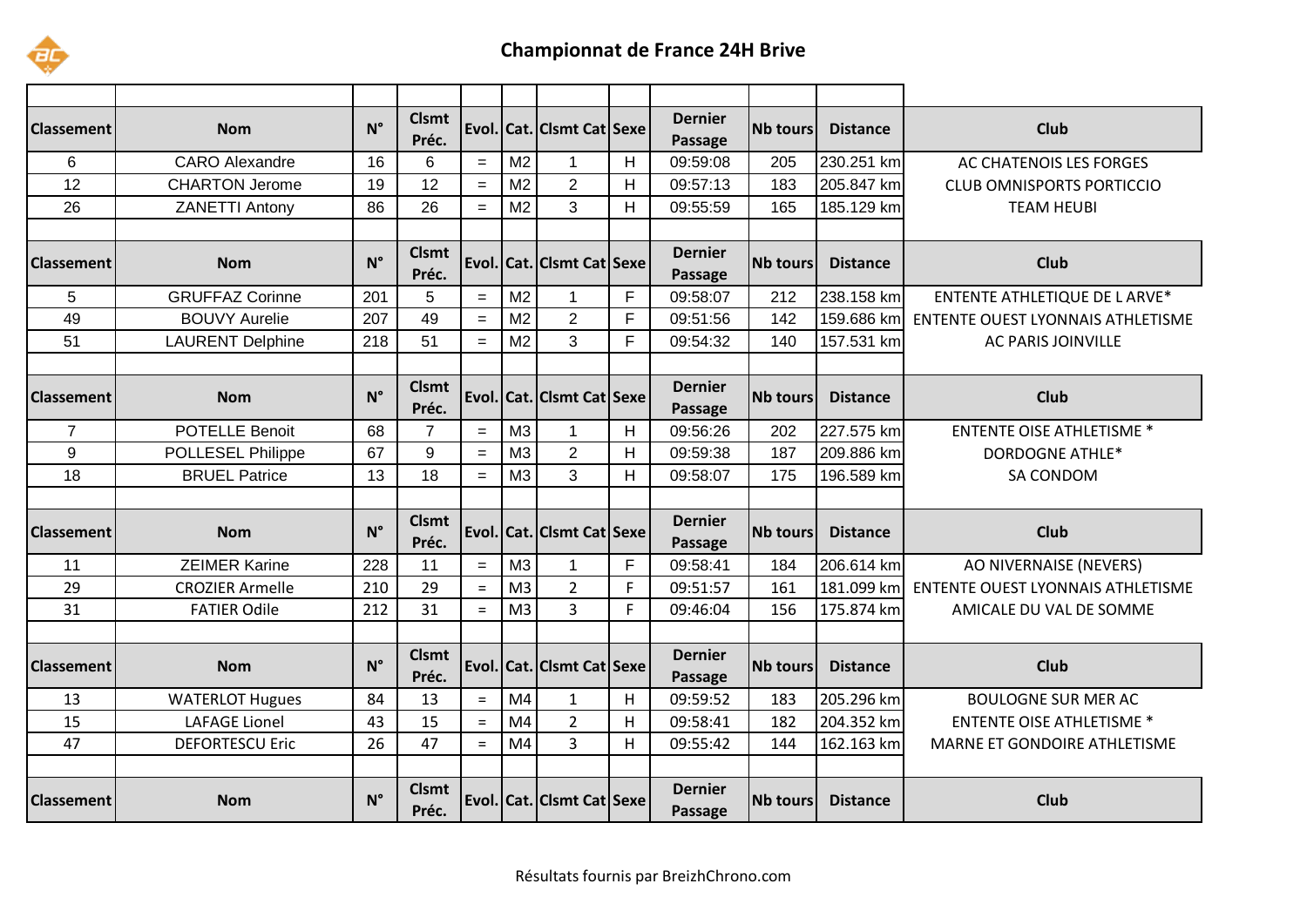

| 21                | <b>GENESTAS Isabelle</b>   | 214         | 21                    | $=$ | M4             | $\mathbf{1}$              | F.           | 09:59:02                  | 171             | 191.882 km      | <b>AS ROMAGNAT</b>                |  |  |  |
|-------------------|----------------------------|-------------|-----------------------|-----|----------------|---------------------------|--------------|---------------------------|-----------------|-----------------|-----------------------------------|--|--|--|
| 50                | <b>TIFEST Samia</b>        | 226         | 50                    | $=$ | M <sub>4</sub> | $\overline{2}$            | F            | 09:53:11                  | 140             | 157.862 km      | CO STADE PETITE ILE               |  |  |  |
| 56                | LAFAGE Sophie              | 217         | 56                    | $=$ | M <sub>4</sub> | 3                         | F.           | 09:55:35                  | 138             | 155.129 km      | <b>ENTENTE OISE ATHLETISME *</b>  |  |  |  |
|                   |                            |             |                       |     |                |                           |              |                           |                 |                 |                                   |  |  |  |
| <b>Classement</b> | <b>Nom</b>                 | $N^{\circ}$ | <b>Clsmt</b><br>Préc. |     |                | Evol. Cat. Clsmt Cat Sexe |              | <b>Dernier</b><br>Passage | <b>Nb tours</b> | <b>Distance</b> | <b>Club</b>                       |  |  |  |
| 10                | <b>OLIVIER Bruno</b>       | 88          | 10                    | $=$ | M <sub>5</sub> | $\mathbf{1}$              | H            | 09:55:43                  | 185             | 208.008 km      | <b>LISSES AC</b>                  |  |  |  |
| 14                | <b>HUDRY Jean-francois</b> | 39          | 14                    | $=$ | M <sub>5</sub> | $\overline{2}$            | H            | 09:53:13                  | 182             | 205.168 km      | <b>FAUCIGNY ATHLETIC CLUB</b>     |  |  |  |
| 41                | <b>BERTIN Robert</b>       | 8           | 41                    | $=$ | M <sub>5</sub> | $\overline{3}$            | Н            | 09:56:22                  | 148             | 166.235 km      | <b>ULTRA MARATHON FRANCE</b>      |  |  |  |
|                   |                            |             |                       |     |                |                           |              |                           |                 |                 |                                   |  |  |  |
| <b>Classement</b> | <b>Nom</b>                 | $N^{\circ}$ | <b>Clsmt</b><br>Préc. |     |                | Evol. Cat. Clsmt Cat Sexe |              | <b>Dernier</b><br>Passage | <b>Nb tours</b> | <b>Distance</b> | <b>Club</b>                       |  |  |  |
| 74                | <b>CARANTON Beatrice</b>   | 209         | 74                    | $=$ | M <sub>5</sub> | $\mathbf{1}$              | F            | 09:52:08                  | 120             | 135.239 km      | AMICALE DU VAL DE SOMME           |  |  |  |
| 77                | <b>VIGNAUD Annette</b>     | 227         | 77                    | $=$ | M <sub>5</sub> | $\overline{2}$            | F            | 09:56:34                  | 119             | 133.456 km      | <b>DORDOGNE ATHLE*</b>            |  |  |  |
|                   |                            |             |                       |     |                |                           |              |                           |                 |                 |                                   |  |  |  |
| <b>Classement</b> | <b>Nom</b>                 | $N^{\circ}$ | <b>Clsmt</b><br>Préc. |     |                | Evol. Cat. Clsmt Cat Sexe |              | <b>Dernier</b><br>Passage | <b>Nb tours</b> | <b>Distance</b> | <b>Club</b>                       |  |  |  |
| 17                | <b>THENIN Yves</b>         | 79          | 17                    | $=$ | M <sub>6</sub> | $\mathbf{1}$              | H            | 09:54:31                  | 175             | 196.312 km      | CA VILLENAVE D ORNON              |  |  |  |
| 23                | LENNE Jean-marc            | 48          | 23                    | $=$ | M <sub>6</sub> | $\overline{2}$            | H            | 09:53:47                  | 169             | 190.467 km      | ENTENTE OUEST LYONNAIS ATHLETISME |  |  |  |
| 27                | <b>THURSCH Eric</b>        | 81          | 27                    | $=$ | M <sub>6</sub> | $\overline{3}$            | H            | 09:56:04                  | 165             | 185.517 km      | <b>AC AUCH</b>                    |  |  |  |
|                   |                            |             |                       |     |                |                           |              |                           |                 |                 |                                   |  |  |  |
| <b>Classement</b> | <b>Nom</b>                 | $N^{\circ}$ | <b>Clsmt</b><br>Préc. |     |                | Evol. Cat. Clsmt Cat Sexe |              | <b>Dernier</b><br>Passage | <b>Nb tours</b> | <b>Distance</b> | <b>Club</b>                       |  |  |  |
| 43                | <b>DUFAYS Claude</b>       | 211         | 43                    | $=$ | M <sub>6</sub> | $\mathbf{1}$              | $\mathsf{F}$ | 09:55:44                  | 146             | 163.605 km      | ATHLETIC VOSGES ENTENTE CLUBS*    |  |  |  |
| 83                | <b>CAPART Maryse</b>       | 208         | 83                    | $=$ | M <sub>6</sub> | $\overline{2}$            | F            | 09:58:30                  | 111             | 124.263 km      | AMICALE DU VAL DE SOMME           |  |  |  |
|                   |                            |             |                       |     |                |                           |              |                           |                 |                 |                                   |  |  |  |
| <b>Classement</b> | <b>Nom</b>                 | $N^{\circ}$ | <b>Clsmt</b><br>Préc. |     |                | Evol. Cat. Clsmt Cat Sexe |              | <b>Dernier</b><br>Passage | <b>Nb tours</b> | <b>Distance</b> | <b>Club</b>                       |  |  |  |
| 16                | <b>MOREL Michel</b>        | 56          | 16                    | $=$ | M <sub>7</sub> | $\mathbf{1}$              | H            | 09:52:55                  | 181             | 204.092 km      | <b>ULTRA MARATHON FRANCE</b>      |  |  |  |
| 25                | <b>DUPOIRIEUX Denis</b>    | 29          | 25                    | $=$ | M <sub>7</sub> | $\overline{2}$            | H            | 09:59:24                  | 168             | 188.399 km      | <b>ES THAON*</b>                  |  |  |  |
| 40                | <b>DUGAS Yves</b>          | 28          | 40                    | $=$ | M7             | $\overline{3}$            | $\mathsf{H}$ | 09:50:57                  | 148             | 166.852 km      | <b>ASC BALAN</b>                  |  |  |  |
|                   |                            |             |                       |     |                |                           |              |                           |                 |                 |                                   |  |  |  |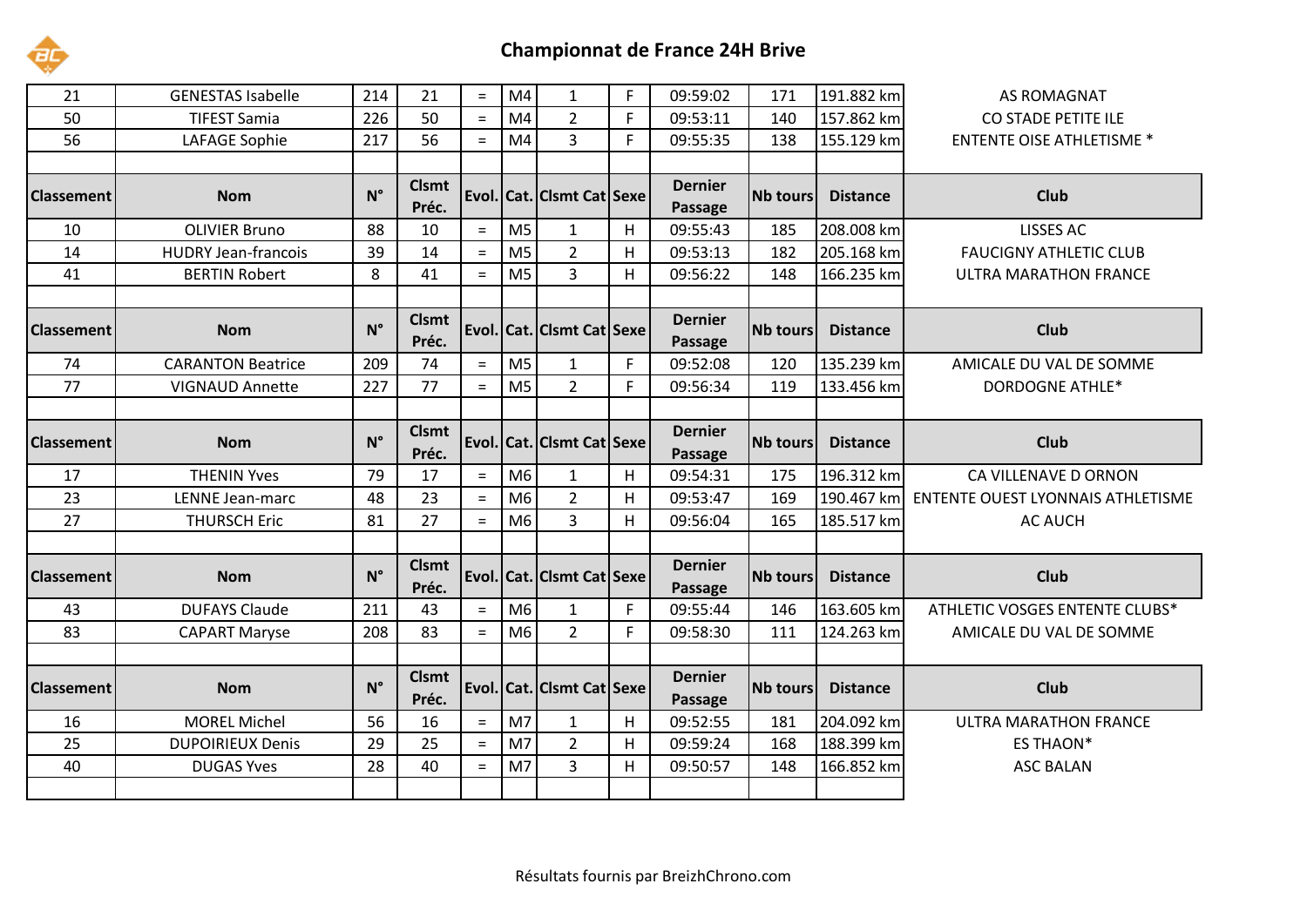

## **Championnat de France 24H Brive**

| <b>Classement</b> | <b>Nom</b>                                | $N^{\circ}$ | <b>Clsmt</b><br>Préc. |             |                | Evol. Cat. Clsmt Cat Sexe |   | <b>Dernier</b><br>Passage | Nb tours        | <b>Distance</b> | <b>Club</b>            |
|-------------------|-------------------------------------------|-------------|-----------------------|-------------|----------------|---------------------------|---|---------------------------|-----------------|-----------------|------------------------|
| 87                | <b>RAY Monique</b>                        | 222         | 89                    | $2^{\circ}$ | M7             | $\mathbf{1}$              | F | 09:55:09                  | 102             | 114.554 km      | <b>RC VICHY</b>        |
|                   |                                           |             |                       |             |                |                           |   |                           |                 |                 |                        |
| <b>Classement</b> | <b>Nom</b>                                | $N^{\circ}$ | <b>Clsmt</b><br>Préc. |             |                | Evol. Cat. Clsmt Cat Sexe |   | <b>Dernier</b><br>Passage | <b>Nb tours</b> | <b>Distance</b> | <b>Club</b>            |
| 82                | <b>HUMBERT Barbel</b>                     | 216         | 82                    | $=$         | M <sub>9</sub> | $\mathbf{1}$              | F | 09:49:30                  | 112             | 125.271 km      | SAINT BRICE ATHLETISME |
|                   |                                           |             |                       |             |                |                           |   |                           |                 |                 |                        |
|                   |                                           |             |                       |             |                |                           |   |                           |                 |                 |                        |
|                   | <b>Classement Equipes</b>                 |             |                       |             |                |                           |   |                           |                 |                 |                        |
|                   | <b>ULTRA MARATHON FRANCE</b>              |             | 606.99                |             |                |                           |   |                           |                 |                 |                        |
|                   | <b>ENTENTE OISE ATHLETISME *</b>          |             | 587.056               |             |                |                           |   |                           |                 |                 |                        |
|                   | <b>BOULOGNE SUR MER AC</b>                |             | 573.817               |             |                |                           |   |                           |                 |                 |                        |
|                   | <b>RC VICHY</b>                           |             | 549.559               |             |                |                           |   |                           |                 |                 |                        |
|                   | ENTENTE OUEST LYONNAIS ATHLETISME 546.861 |             |                       |             |                |                           |   |                           |                 |                 |                        |
|                   | <b>DORDOGNE ATHLE*</b>                    |             | 509.031               |             |                |                           |   |                           |                 |                 |                        |
|                   | SAINT BRICE ATHLETISME                    |             | 448.77                |             |                |                           |   |                           |                 |                 |                        |
|                   | ATHLETIC VOSGES ENTENTE CLUBS*            |             | 447.771               |             |                |                           |   |                           |                 |                 |                        |
|                   | AMICALE DU VAL DE SOMME                   |             | 433.088               |             |                |                           |   |                           |                 |                 |                        |
|                   |                                           |             |                       |             |                |                           |   |                           |                 |                 |                        |
|                   | <b>Plus Jeune Femmes</b>                  |             |                       |             |                |                           |   |                           |                 |                 |                        |
|                   | <b>AROTCAREN - Jessie</b>                 |             |                       |             |                |                           |   |                           |                 |                 |                        |
|                   | Entente Oise Athletisme                   |             |                       |             |                |                           |   |                           |                 |                 |                        |
|                   | 103,814 km                                |             |                       |             |                |                           |   |                           |                 |                 |                        |
|                   |                                           |             |                       |             |                |                           |   |                           |                 |                 |                        |
|                   | <b>Plus Jeune Hommes</b>                  |             |                       |             |                |                           |   |                           |                 |                 |                        |
|                   | <b>PUECH Anthony</b>                      |             |                       |             |                |                           |   |                           |                 |                 |                        |
|                   | Pointure 46                               |             |                       |             |                |                           |   |                           |                 |                 |                        |
|                   | 112,94 km                                 |             |                       |             |                |                           |   |                           |                 |                 |                        |
|                   |                                           |             |                       |             |                |                           |   |                           |                 |                 |                        |
|                   |                                           |             |                       |             |                |                           |   |                           |                 |                 |                        |
|                   |                                           |             |                       |             |                |                           |   |                           |                 |                 |                        |
|                   |                                           |             |                       |             |                |                           |   |                           |                 |                 |                        |